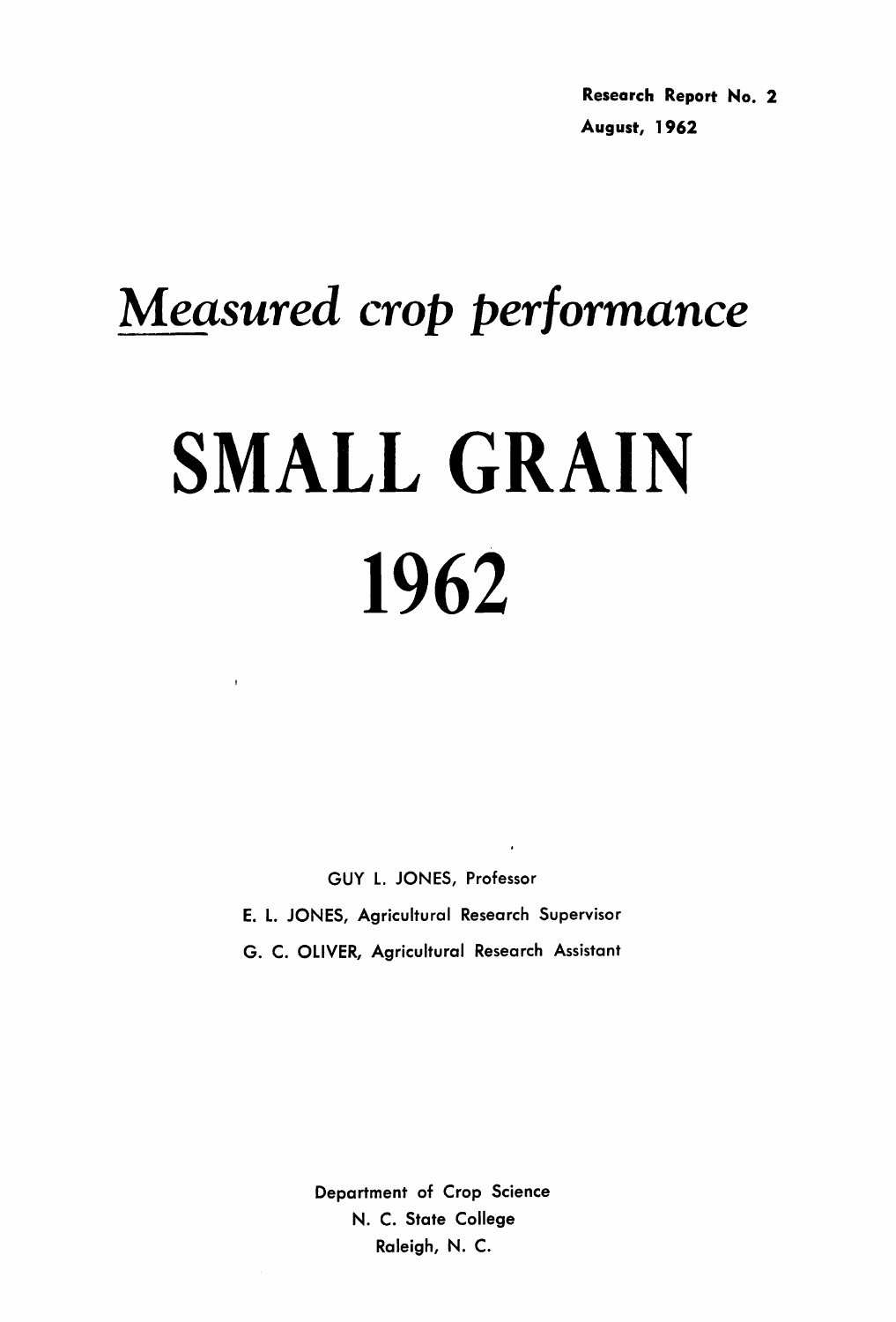# TABLE OF CONTENTS

Page

| 3<br>INTRODUCTION.                                                                            |
|-----------------------------------------------------------------------------------------------|
| 3                                                                                             |
| Agencies Sponsoring Entries<br>4                                                              |
| 4                                                                                             |
| 4                                                                                             |
| Seasonal Conditions<br>6<br>.                                                                 |
| 7                                                                                             |
| 7                                                                                             |
| 8                                                                                             |
| 9<br>Wheat Tests                                                                              |
| TABLES AND FIGURES                                                                            |
| -5                                                                                            |
| 10                                                                                            |
| 11<br>Characteristic of varieties                                                             |
| 13<br>Barley performance in the Piedmont.                                                     |
| 14<br>Barley performance in the Coastal Plain                                                 |
| 15<br>Oat performance in the Piedmont                                                         |
| 16<br>Oat performance in the Coastal Plain.                                                   |
| 17<br>Wheat performance in the Piedmont<br>$\mathbf{a}$ , and $\mathbf{a}$ , and $\mathbf{a}$ |
| 18<br>Wheat performance in the Coastal Plain.                                                 |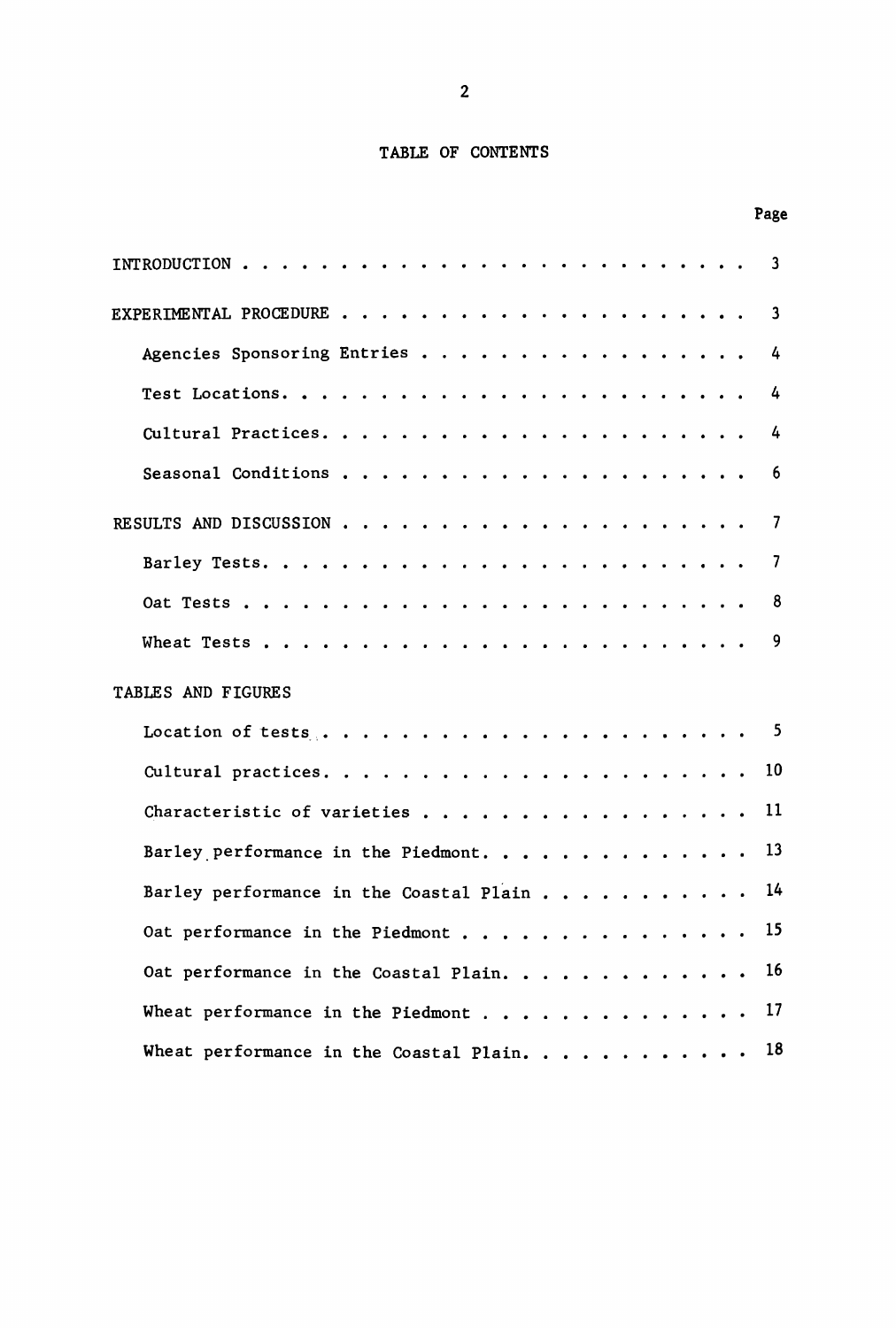## PERFORMANCE OF SMALL GRAIN VARIETIES IN NORTH CAROLINA

Guy L. Jones, E. L. Jones, G. C. Oliver  $\frac{1}{2}$ 

#### INTRODUCTION

Performance tests of small grain varieties are important in that they provide information for growers and agricultural workers to use in evaluating varieties for planting. Evaluation trials are located throughout the small grain producing area of the state and are conducted to determine the value and suitability of commercially available and prospective varieties of wheat, oats and barley for planting in North Carolina.

Seasonal conditions differ from year to year; therefore, a variety which looks superior for one year may not be consistently good, hence, varieties should be evaluated on the basis of performance over several years.

Information on varietal performance is presented from six test locations in the state, three in the Piedmont area and three in the Coastal Plain area. In comparing the performance of varieties, data from the area which most nearly represents the growers' conditions should be used. All available data  $\frac{2}{ }$  were used in determining the pathologic and agronomic characteristics of the varieties.

## EXPERIMENTAL PROCEDURE

Commercial varieties and experimental lines developed by public and private agencies are included in these tests. Any individual or firm

<sup>!/</sup> Professor in Charge of Variety Testing, Agricultural Research Supervisor and Agricultural Research Assistant, Department of Crop Science, North Carolina State College, respectively.

 $2/$ Special acknowledgment is due Drs. T. T. Hebert and C. F. Murphy for assistance in describing the characteristic of varieties.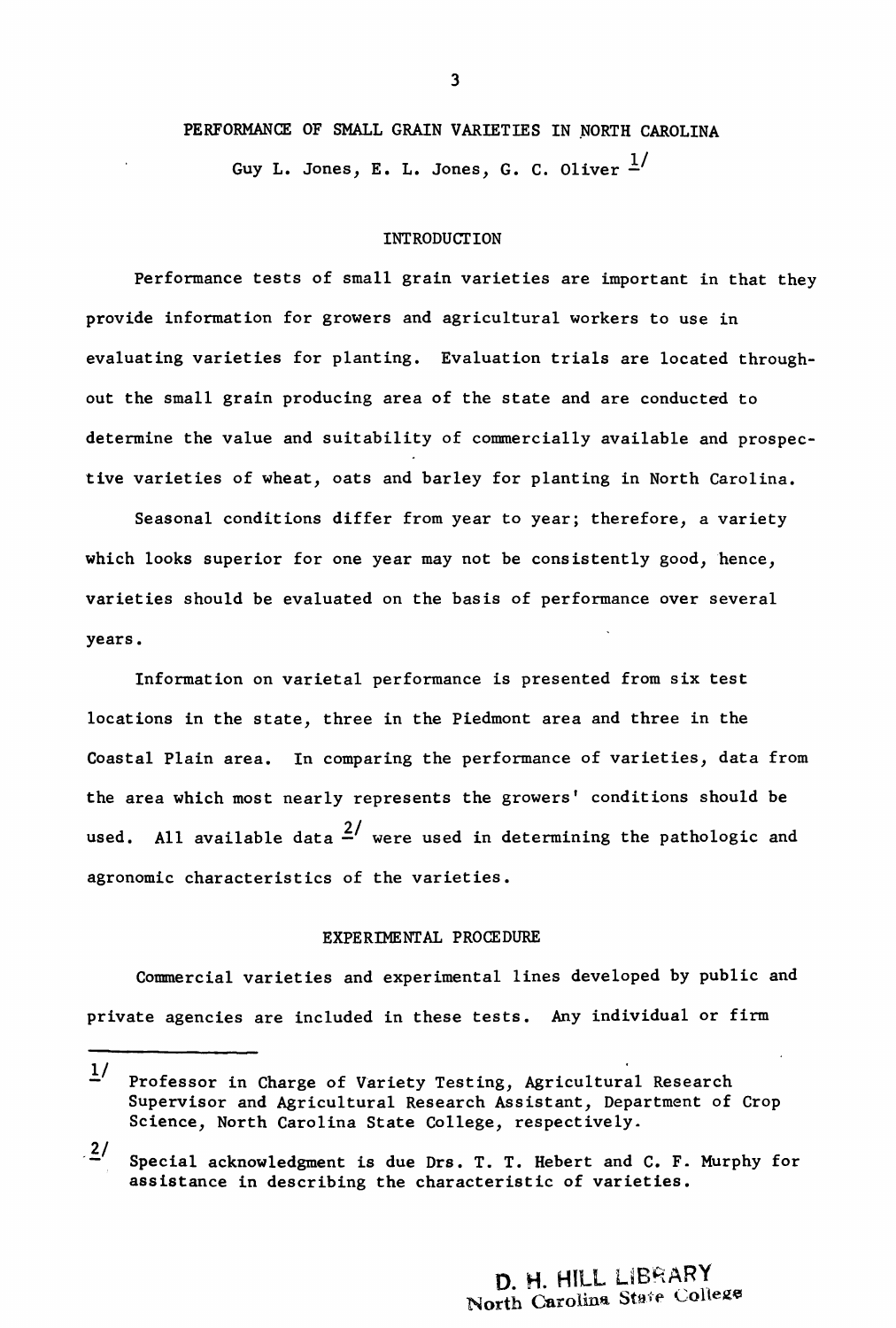may make application for having entries included by writing the Department of Crop Science, North Carolina State College." A fee is charged on an entry basis for all private entries. Personnel of the testing program may include entries about which further information is desired.

## Agencies Sponsoring Entries

Arkansas Agricultural Experimental Station Coker Pedigreed Seed Company Georgia Agricultural Experimental Station Indiana Agricultural Experimental Station North Carolina Agricultural Experiment Sta. South Carolina Agricultural Experiment Sta. T. W. Woods and Sons Virginia Agricultural Experimental Station

Fayetteville, Ark. Hartsville, S. C. Experiment, Ga. Lafayette, Ind. Raleigh, N. C. Clemson, S. C; Richmond, Va. Blacksburg, Va.

## Test Locations

Seven locations were used in 1962 with four in the Piedmont and three in the Coastal Plain as shown in Figure 1. The Iredell County test was discarded due to freeze damage resulting in an extremely poor stand. All tests, except the test in Columbus County on the Border Belt Tobacco Research Station, were located on private farms.  $\frac{1}{x}$  A randomized block design with four replications was used at each location.  $\frac{2}{1}$  Varieties were planted in three-row plots 16 feet long and the center row was harvested for yield.

# Cultural Practices

Cultural practices, such as seed bed preparation, date of planting, fertilization and topdressing were in accord with good farming practices and were uniform for all entries at a given location, Table 1. The plots

 $1/$ The cooperative spirit and civic-minded service rendered by the farmers who provided land and the necessary cultural practices for these trials and the cooperation of the county agents are gratefully acknowledged.

 $2/$  Statistical analysis were made in the statistical Laboratory under the supervision of John o. Rawlins. This assistance is gratefully acknowledged.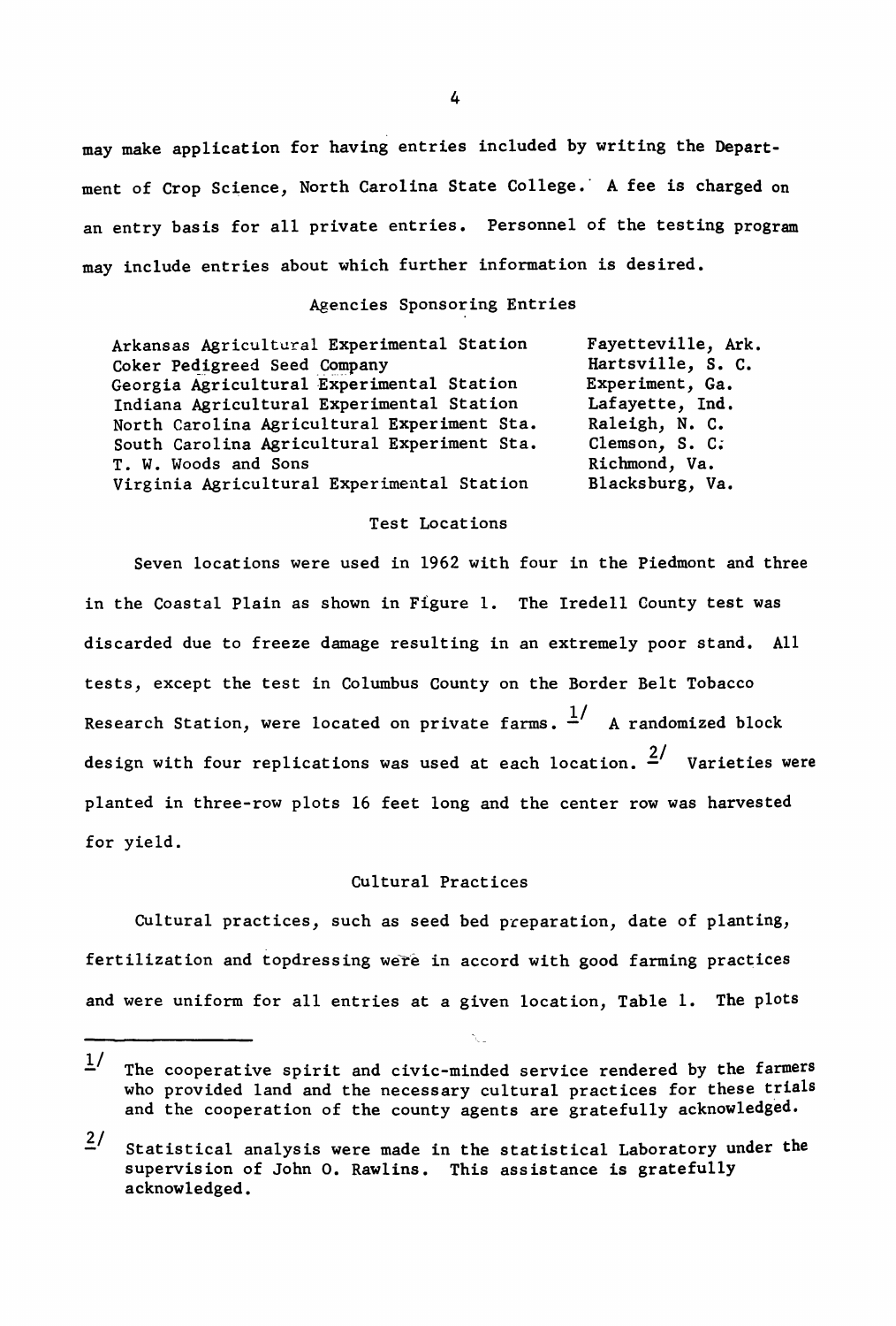# **FIGURE 1**

# **LOCATION OF SMALL GRAIN PERFORMANCE TRIALS 1962**



# CO-OPERATORS

# PIEDMONT

Davidson County: J. H. Beck, Route 1, Lexington, N. C. County Agricultural Agent, C. E. Barnhardt.

Iredell County: Allan Morrow, Route 2, Cleveland, N. C. County Agricultural Agent, Wayne Franklin.

Cleveland County: Worth Spangle, Route 2, Lawndale, N. C. County Agricultural Agent, H. R. Clapp.

Union County: Brite Baucom, Monroe, N. C. County Agricultural Agent, Jim Marsh.

# COASTAL PLAIN

Columbus County: Whiteville Experiment Station, Whiteville, N. C. County Agricultural Agent, C. D. Raper.

Wayne County: Wilbert Hall, Route 2, Fremont, N. C. County Agricultural Agent, G. M. Goforth.

Nash County: W. M. Winstead, Route 3, Nashville, N. C. County Agricultural Agent, J. P. Woodard.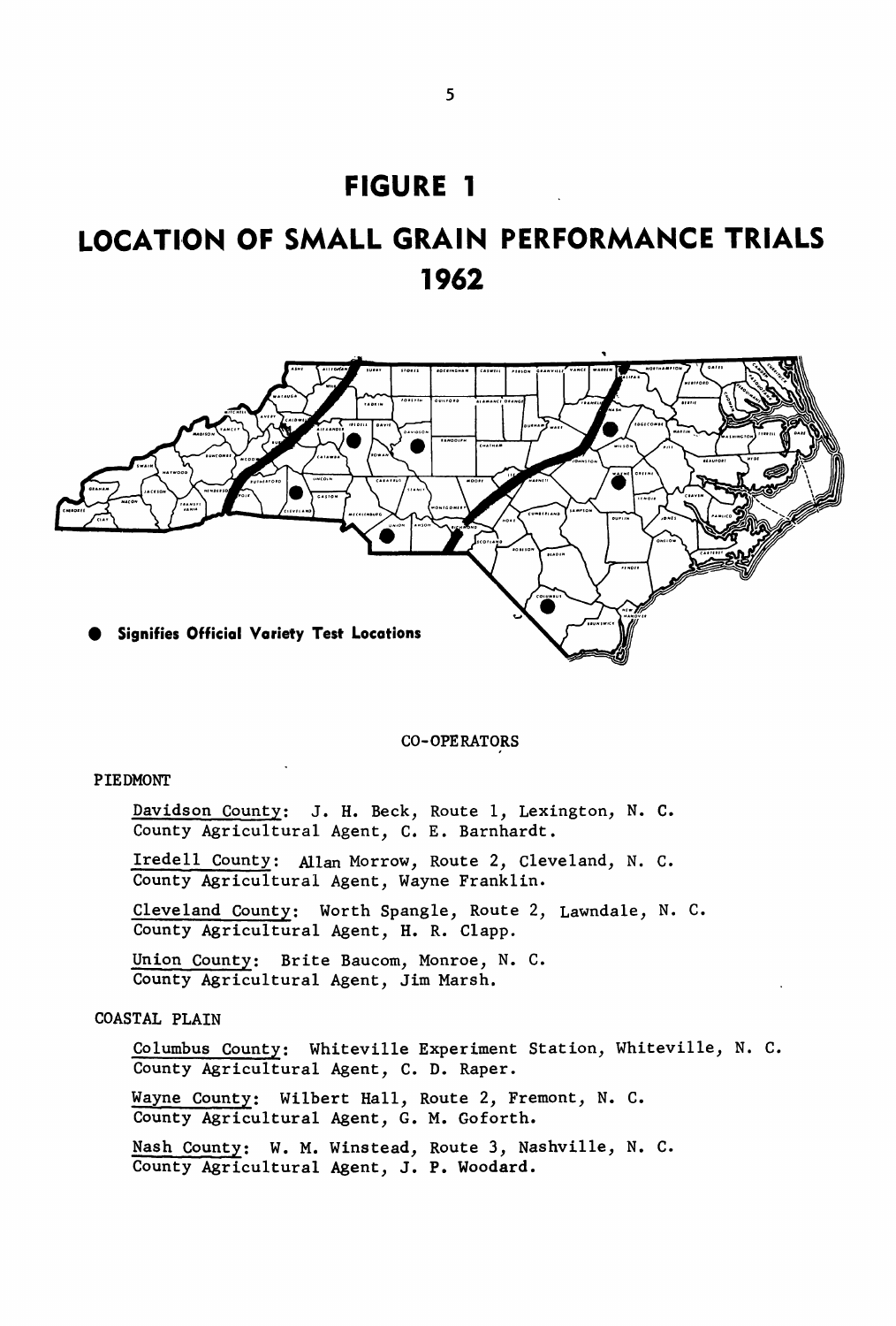were hand-harvested, threshed, cleaned and weighed. Di-syston was applied on seed after planting and before covering to aid in control of yellow dwarf.

## Seasonal Conditions

The variety test plantings were made under extremely dry conditions and seed germination was slow, taking up to three weeks. However, final stands were fair to good at all locations. The Piedmont tests were planted <sup>a</sup> little late due to the dry period. <sup>A</sup> dry spring and early summer throughout the area affected yields.

The Davidson County test was about three weeks coming up due to the extremely dry weather. There was about 10% freeze injury in early February; however, the plants made good growth resulting in moderate yields.

The Cleveland County test also required about three weeks to emerge due to dry weather. Extremely dry weather during the late spring and early summer caused a severe reduction in yields. The average yield of the Cleveland County test was 20 bushels per acre compared with 44 for the Union County test of wheat.

The Iredell County test was around three weeks coming up as a result of the dry weather. About 80% of the oats and 65% of the barley froze during early February and the wheat was severely injured due to the heaving of the soil. Late dry weather further cut the yields so this entire test was discarded.

The Union County test was normal in emerging and made normal growth. Yields were somewhat reduced due to the general dry season through the Piedmont.

The Columbus County test was good for the year. There was a good stand and good growth. Some lodging occurred, particularly in the barley.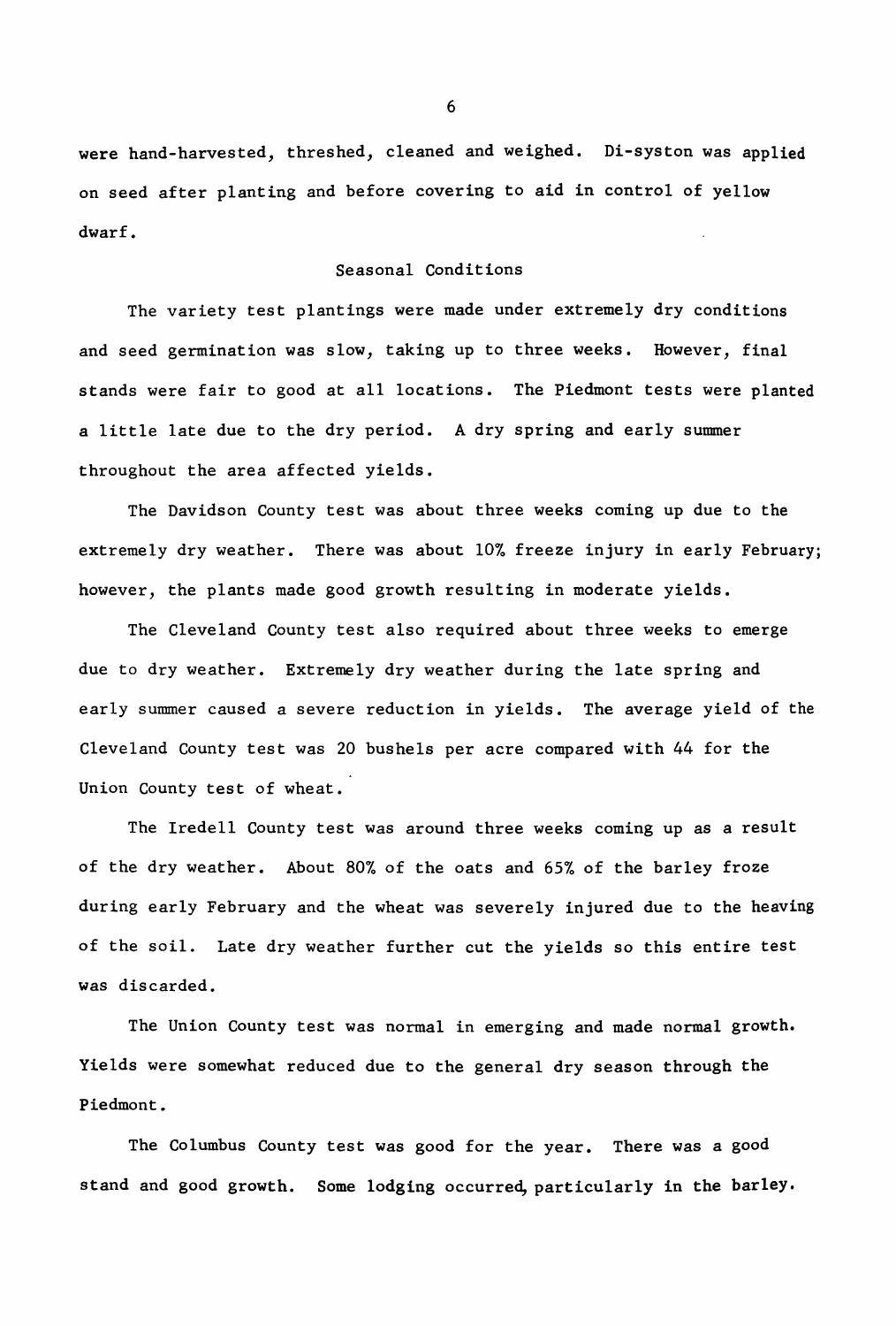The Wayne,and Nash County tests varied in coming up from October 27 to December 1 due to the dry period. Yield was affected as a result of the dry early summer on these tests.

The general seasonal conditions were not conducive to good yields; however, the tests in general were representative of the respective areas of production.

## RESULTS AND DISCUSSION

The data are presented in tabular form by crop and area showing the performances for 1962 and the previous two and three years. Since environment is very important in determining the genetic potential of a variety it is best to have several years data from which to draw conclusions. Comparisons should be made within a column in a table and not between columns. For example, if <sup>a</sup> variety appears in the two year average but not in the three year average, then it must be compared only within the two years and not with the data in the three year average, since it is possible that the third year could have been extremely good or poor and not comparable.

The yield data presented in this report have been analyzed statistically and the least significant difference (L.S.D.), in terms of bushels per acre, is given at the bottom of each 1962 yield column. Unless the yield difference between two varieties is greater than the L.S.D., the varieties should not be considered as having yielded differently from each other.

# Barley Tests

The performance of barley in the Piedmont is shown in Table S. The varieties and breeding lines yielded in a rather narrow range and showed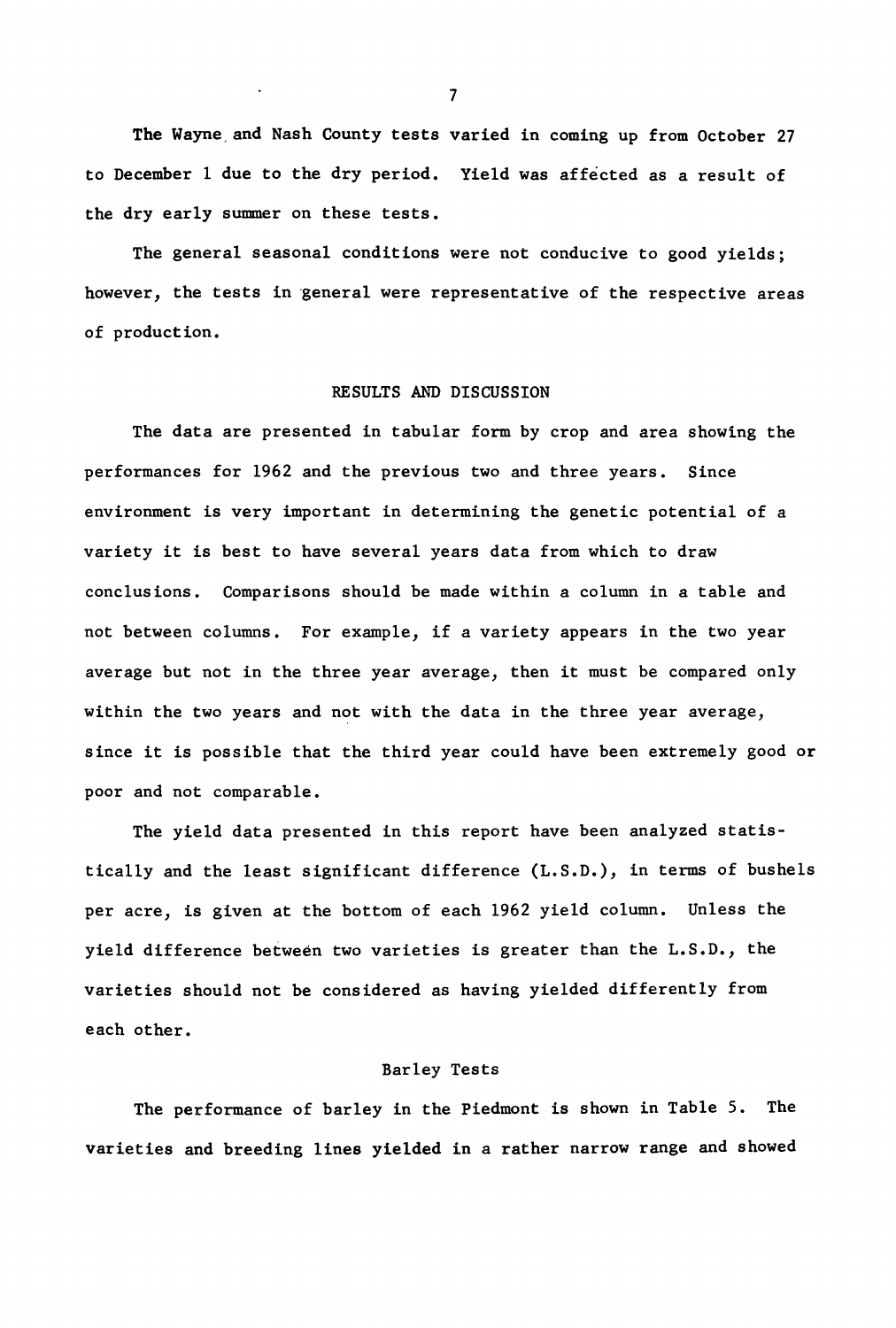no statistical differences either by individual locations or when combined over locations. Colonial 2, Wade and Davie had the highest three year average yields of the varieties tested. Wade and Rogers had the highest test weight (lbs/bu).

In the Coastal Plain area (Table 6) there were yield differences in 1962, with the varieties Colonial 2, Wade, Rogers and Ga-Jet averaging over 34 bushels per acre. Wade, Rogers and Hudson had test weights in excess of 44 pounds per bushel. When comparing the varieties over three years there was very little difference in yield except that James was lowest. Wade and Rogers had the highest test weights. There were location differences and a variety x location interaction. Varieties failed to respond the same, relative to each other, at the different locations. For example, Rogers, one of the lower yielders at Nash County was the highest yielder at Wayne County. James appeared to be not well adapted to the Coastal Plain area.

#### Oat Tests

A summary of the oat performance trials in the Piedmont is shown in Table 7. In 1962 Roanoke yielded 54.4 bushels per acre and Moregrain, Caro1ee, Ear1ygrain, Sumter and Fairfax yielded over 40 bushels per acre. However when compared over two years Moregrain, Roanoke and Carolee yielded the highest and were equal.

Data from the oat trials in the Coastal Plain are given in Table 8. Sumter led the test in 1962 with a yield of 80.6 bushels per acre. Roanoke, Caro1ee, Suregrain, and Fairfax yielded above 60 bushels per acre. In the three year period, 1960 - 1962, Carolee and Suregrain topped the tests with yields over 74 bushels. Moregrain, Roanoke and Ear1ygrain were very close with yields ranging from 64 to 68 bushels per acre.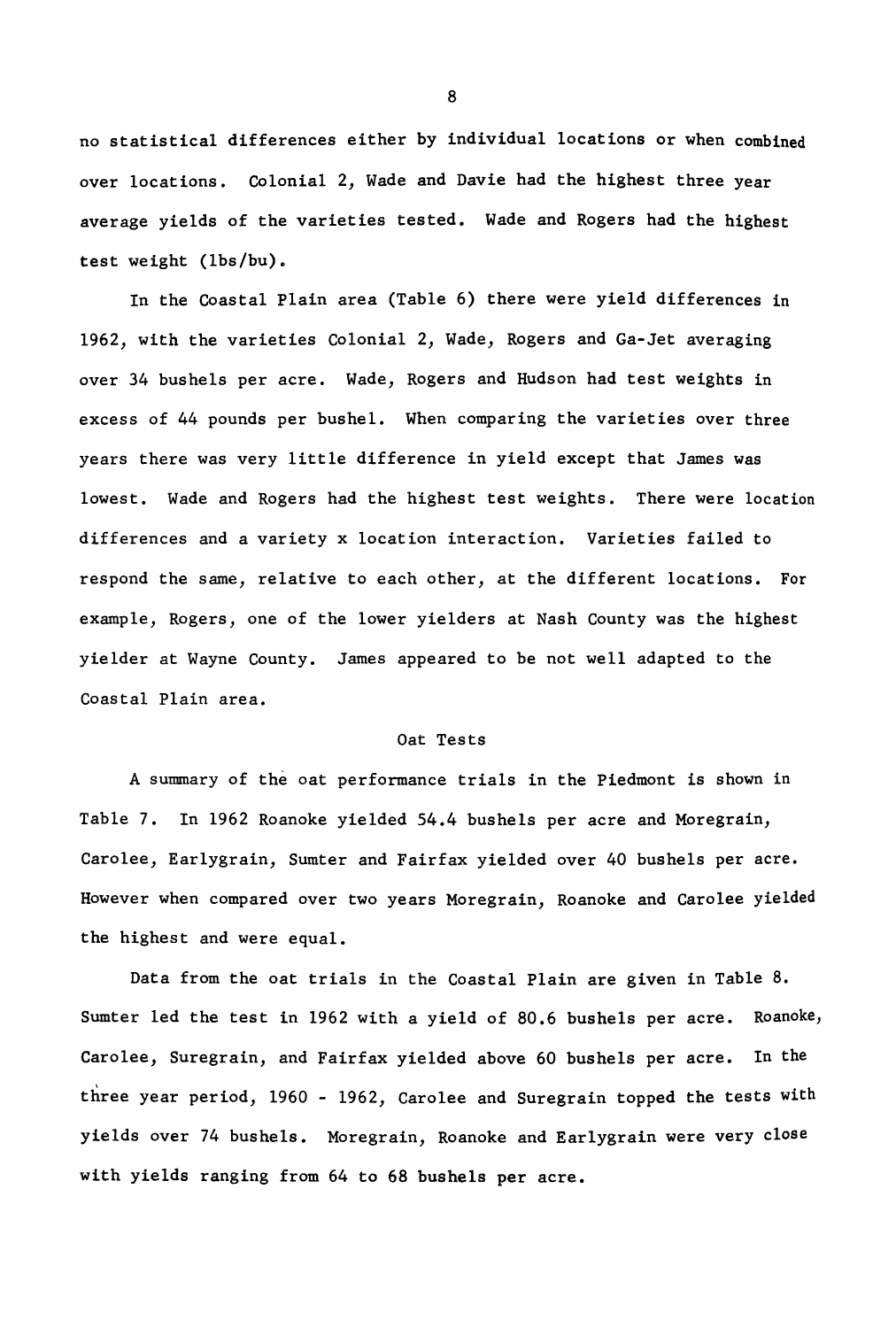## Wheat Tests

Data on the wheat tests in the Piedmont are presented in Table 9. Of the commercially available varieties all yielded in excess of 30 bushels per acre in 1962 except Anderson and Seneca. All had good test weights in 1962. When compared 9ver the three year period, (1960-1962) all the varieties tested yielded in the same general range and had comparable test weights.

Performance of wheat varieties in the Coastal Plain is shown in Table 10. In 1962 most of the commercially available varieties performed well and quite similar with Anderson, LaPorte and Redcoat being on the lower end of the scale. When considering the three year period, 1960 - 1962 Coker 47-27, Atlas 66, Coker 59-11 and Wakeland yielded essentially the same and slightly above Anderson and Coker 57-6. Test weights followed the same pattern.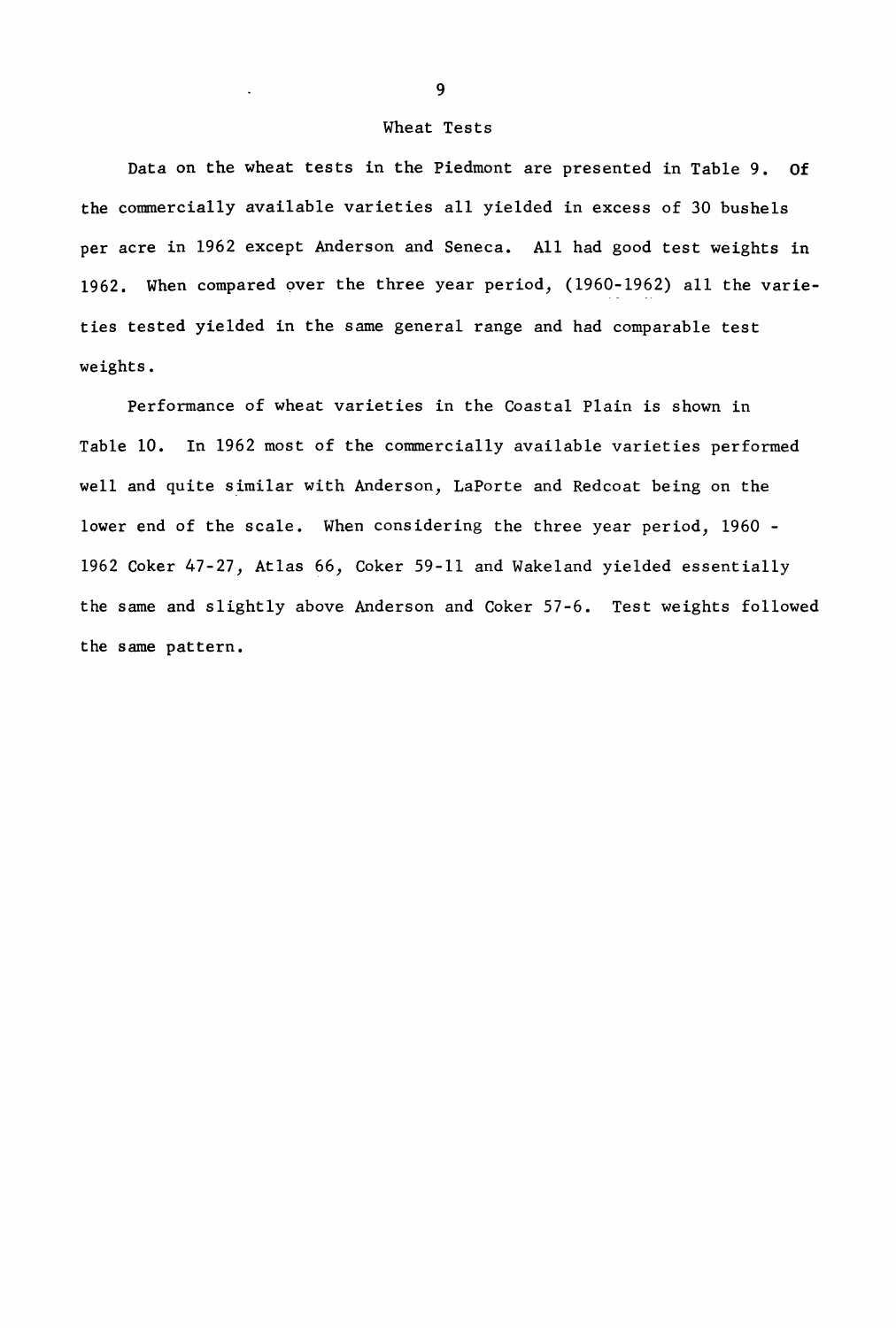| Area and<br>cooperator                   | Fertilizer<br>1 <sub>bs</sub> /A         | Topdress $2/$<br>1 <sub>bs/Å</sub> | Date of<br>planting | Date of<br>harvesting |
|------------------------------------------|------------------------------------------|------------------------------------|---------------------|-----------------------|
| Piedmont Area                            |                                          |                                    |                     |                       |
| Davidson Co.<br>J. H. Britt              | 500<br>$5 - 10 - 10$                     | 60 N                               | October 23          | June 20               |
| Iredell Co.<br>Allan Morrow              | 800<br>$5 - 10 - 10$                     | 60 N                               | October 23          | June 19               |
| Cleveland Co.<br>Worth Spangle           | 800<br>$5 - 10 - 10$                     | 45 N                               | October 24          | June 19               |
| Union Co.<br>Brite Baucom                | 600<br>$10 - 10 - 10$                    | 30 N                               | October 20          | June 20               |
| Coastal Plain Area                       |                                          |                                    |                     |                       |
| Border Belt Res. Sta.<br>Wallace Dickens | 350<br>$5 - 10 - 10$                     | 60 N                               | October 25          | June 11               |
| Wayne Co.<br>Wilbert Hall                | $400, 0 - 14 - 14$<br>$400, 2 - 12 - 12$ | 30 <sub>N</sub>                    | October 26          | June 18               |
| Nash Co.<br>W. M. Winstead               | 600<br>$5 - 10 - 10$                     | 60 N                               | October 27          | June 18               |

Table 1. Cultural practices for small grain tests  $1962 \cdot \frac{1}{1}$ 

 $1/$ Di-syston was applied to the seed after planting and prior to covering to aid in control of yellow dwarf.  $\ddotsc$ 

 $\frac{2}{ }$  Ammonium nitrate.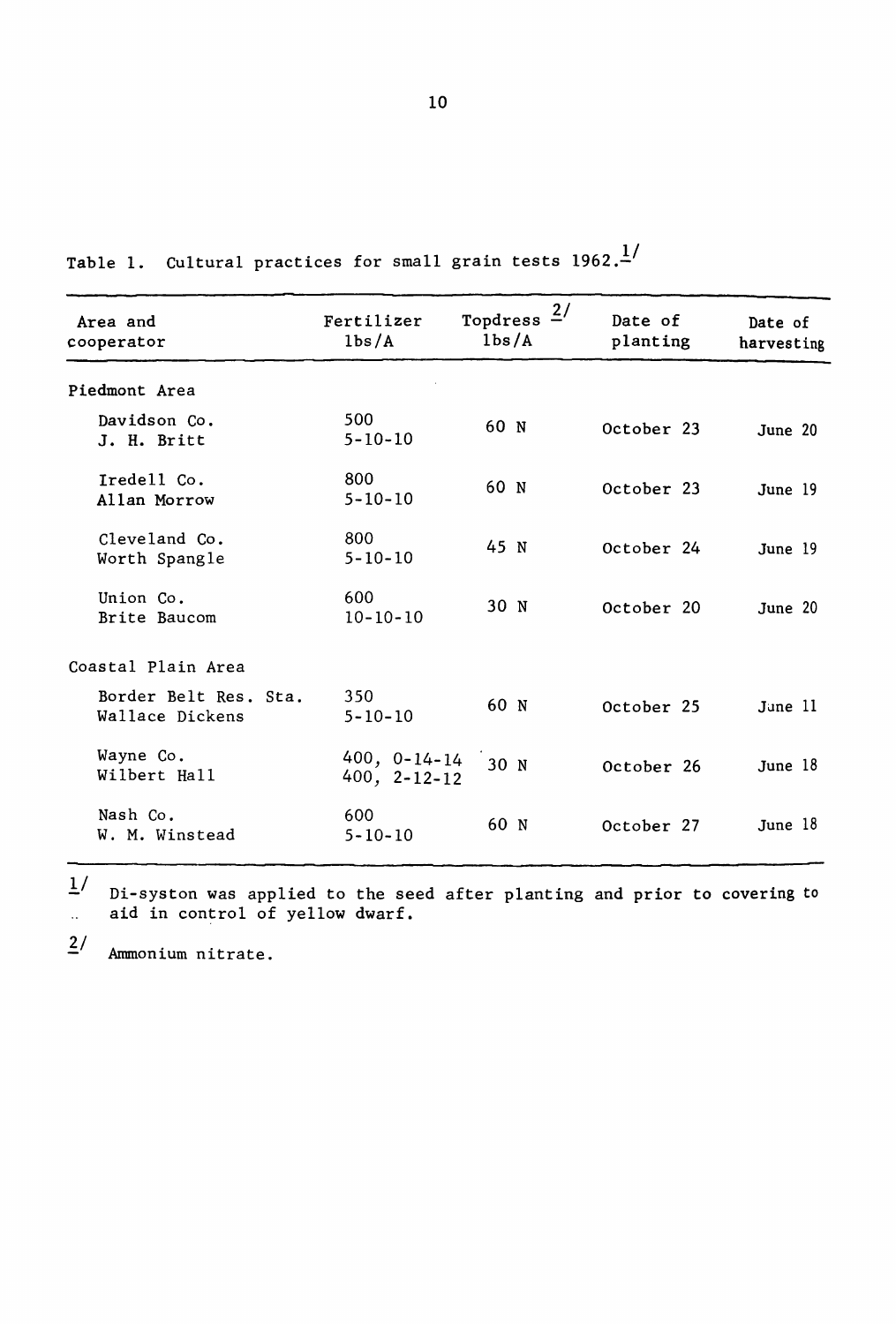| Variety        | Loose<br>smut<br>resist-<br>ance | Mildew<br>resist-<br>ance | Rust<br>resist-<br>ance | Scald<br>resist-<br>ance | Lodging<br>resist-<br>ance | Winter<br>hardiness | Maturity | Amount<br>οf<br>straw | Test<br>Weight<br>1b/bu. |
|----------------|----------------------------------|---------------------------|-------------------------|--------------------------|----------------------------|---------------------|----------|-----------------------|--------------------------|
| Colonial 2     | Poor                             | Poor                      | Poor                    | Poor                     | Fair                       | Fair                | Med.     | Light                 | Med.                     |
| Davie          | Poor                             | Fair                      | Excellent               | Fair                     | Fair                       | Fair                | Early    | Light                 | Med.                     |
| Wade           | Poor                             | Fair                      | Excellent               | Fair                     | Good                       | Fair                | Early    | Light                 | High                     |
| Early Marconee | Poor                             | Fair                      | Poor                    | Poor                     | Fair                       | Fair                | Early    | Light                 | Med.                     |
| Ga-Jet         | Good                             | Fair                      | Fair                    | Fair                     | Poor                       | Fair                | Very     |                       |                          |
|                |                                  |                           |                         |                          |                            |                     | early    | Light                 | Med.                     |
| James          | Poor                             | Good                      | Good                    | ----                     | Good                       | Good                | Early    | Light                 | Med.                     |
| Rogers         | Poor                             | Excellent                 | Fair                    | Fair                     | Good                       | Good                | Late     | Light                 | High                     |
| Hudson         | Poor                             | Good                      | Poor                    | Excellent                | Good                       | Good                | Late     | Light                 | High                     |

Table 2. Characteristics of barley varieties.\*

**Commentary Comments**  $\sim 100$  $\sim 100$ 

Table 3. Characteristics of oat varieties.\*

| Variety           | Rust<br>resist-<br>ance | Smut<br>resist-<br>ance | Blight<br>resist-<br>ance | Mosaic<br>resist-<br>ance | Maturity   | Winter<br>hardiness | Lodging<br>resist-<br>ance | Amount<br>οf<br>straw | Test<br>H<br>weight<br>1b/bu. |
|-------------------|-------------------------|-------------------------|---------------------------|---------------------------|------------|---------------------|----------------------------|-----------------------|-------------------------------|
| Arlington         | Fair                    | Good                    | Poor                      | Good                      | Med. late  | Good                | Fair                       | Heavy                 | Med.                          |
| Victorgrain 48-93 | Fair                    | Good                    | Poor                      | Fair                      | Med.       | Fair                | Good                       | Med.                  | Med.                          |
| Fulwood           | Fair                    | Good                    | Poor                      | Fair                      | Med. early | Good                | Good                       | Light                 | Med.                          |
| Forkedeer         | Poor                    | Poor                    | Good                      | Fair                      | Late       | Excellent Fair      |                            | Med.                  | Med.                          |
| Suregrain         | Good                    | Excellent               | Good                      | Poor                      | Early      | Poor                | Good                       | Light                 | High                          |
| Moregrain         | Good                    | Good                    | Good                      | Fair                      | Early      | Fair                | Good                       | Light                 | High                          |
| Carolee           | Fair                    | Good                    | Good                      | Fair                      | Med.       | Good                | Good                       | Light                 | Med.                          |
| Roanoke           | Fair                    | Poor                    | Good                      | Fair                      | Med. late  | Good                | Fair                       | Heavy                 | Med.                          |
| Earlygrain        | Poor                    | Good                    | Good                      | Fair                      | Early      | Fair                | Good                       | Light                 | Med.                          |
| Sumter            | Fair                    | $- - - -$               | Good                      | Good                      | Med. early | Good                | Good                       | Light                 | Med.                          |
| Fairfax           | Fair                    | Poor                    | Good                      | Fair                      | Med. late  | Good                | Fair                       | Heavy                 | Med.                          |

\* These characterizations based upon all available observations.

**Contractor**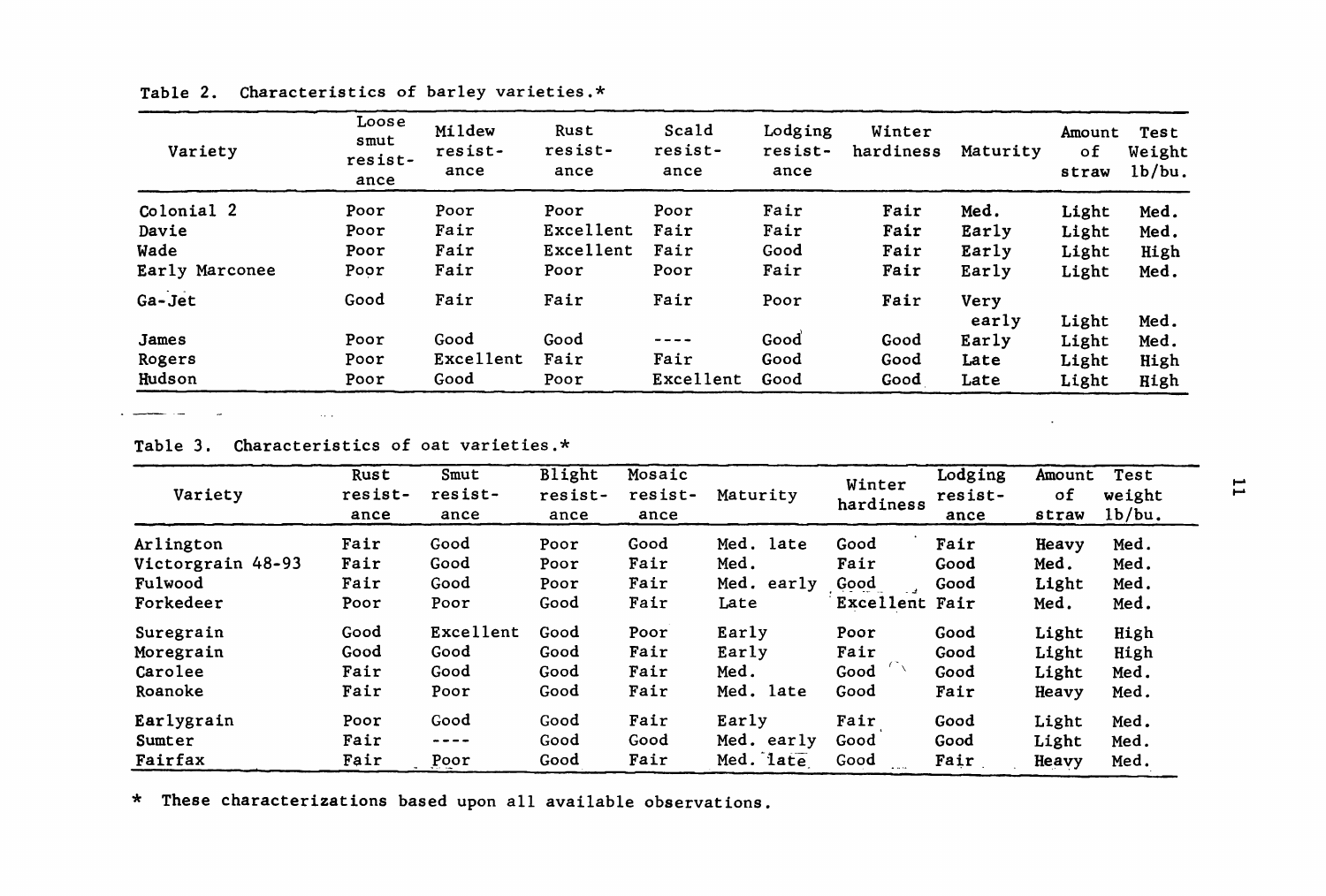|             | Leaf<br>rust<br>resist-<br>ance | Mildew<br>resist-<br>ance | Mosaic<br>resist-<br>ance | Maturity | Winter<br>Hardiness | Lodging<br>resist-<br>ance | Height<br>of<br>straw | Test<br>Weight<br>1b/bu. |    |
|-------------|---------------------------------|---------------------------|---------------------------|----------|---------------------|----------------------------|-----------------------|--------------------------|----|
| Atlas 66    | Fair                            | Fair                      | Poor                      | Medium   | Fair                | Good                       | Med.                  | Low                      |    |
| Coker 47-27 | Fair                            | Poor                      | Poor                      | Medium   | Fair                | Good                       | Tall                  | High                     |    |
| Anderson    | Fair                            | Fair                      | Fair                      | Medium   | Good                | Good                       | Tall                  | Med.                     |    |
| Thorne      | Poor                            | Poor                      | Good                      | Late     | Excellent           | Fair                       | Tall                  | Med.                     |    |
| Seneca      | Poor                            | Poor                      | Good                      | Late     | Excellent           | Fair                       | Tall                  | Med.                     |    |
| Knox        | Good                            | Fair                      | Good                      | Early    | Good                | Good                       | Short                 | High                     |    |
| Taylor 49   | Fair                            | Poor                      | Good                      | Medium   | Good                | Fair                       | Med.                  | Med.                     |    |
| Wakeland    | Fair                            | Good                      | Poor                      | Early    | Fair                | Good                       | Short                 | High                     |    |
| Ace         | Good                            | Fair                      | Good                      | Medium   | Excellent           | Excellent                  | Med.                  | Low                      |    |
| LaPorte     | Fair                            | Excellent                 | Good                      | Medium   | Excellent           |                            | Med.                  | Med.                     | 77 |
| Monon       | Excellent                       | Poor                      | Good                      | Early    | Excellent           | Good                       | Short                 | Med.                     |    |
| Redcoat     | Excellent                       | Excellent                 | Good                      | Medium   | Excellent           | Excellent                  | Med.                  | Med.                     |    |
| Ga. 1123    | Good                            | Fair                      | Good                      | Medium   | Fair                | Excellent                  | Med.                  | Med.                     |    |
| Bledsoe     | Fair                            | Fair                      | Good                      | Medium   | Excellent           | Good                       | Tall                  | High                     |    |
| Reed        | Excellent                       | Poor                      | Good                      | Medium   | Excellent           | Good                       | Med.                  | High                     |    |
| Dual        | Excellent                       | Poor                      | Good                      | Medium   | Good                | Good                       | Med.                  | Med.                     |    |
| Knox 62     | Good                            | Fair                      | Good                      | Early    | Good                | Good                       | Short                 | High                     |    |
| Genesee     | Poor                            | Poor                      | Good                      | Medium   | Good                | Fair                       | Med.                  | Low                      |    |
|             |                                 |                           |                           |          |                     |                            |                       |                          |    |

Table 4. Characteristics of wheat varieties.\*

 $\sim$ 

\* These characterizations based upon all available observations.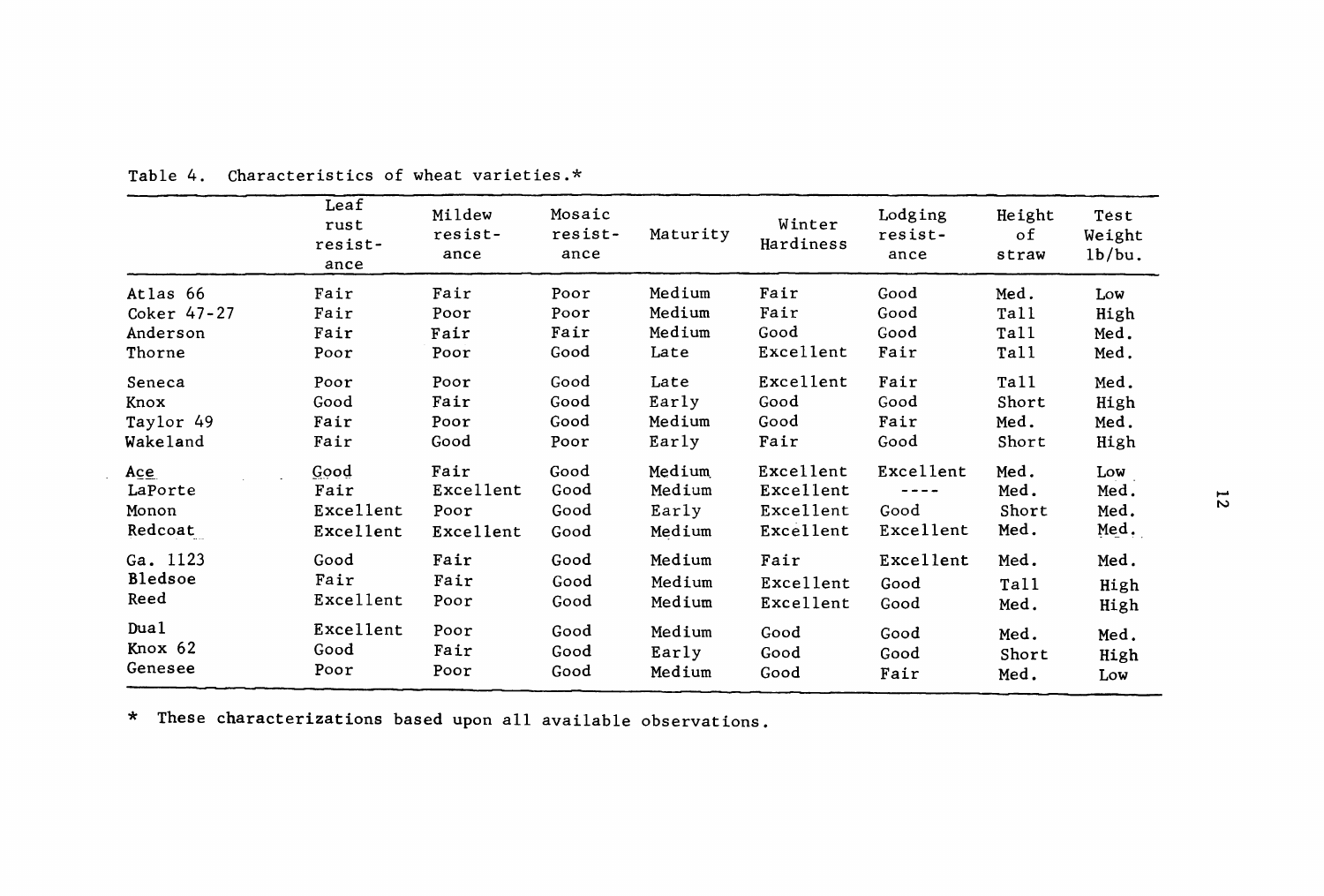| Variety or Line                                 | $1 \text{ yr}$ . ave.- | 1962                | 2 yr. ave. | 1961-1962 |      | $3$ yr. ave.<br>1960-1962 |  |  |
|-------------------------------------------------|------------------------|---------------------|------------|-----------|------|---------------------------|--|--|
|                                                 | bu/A                   | 1 <sub>bs</sub> /bu | bu/A       | 1bs/bu    | bu/A | 1 <sub>bs</sub> /bu       |  |  |
| Davie                                           | 35.9                   | 37.2                | 42.0       | 39.5      | 47.0 | 40.6                      |  |  |
| Coloni                                          | 36.6                   | 37.3                | 48.1       | 39.6      | 53.5 | 40.2                      |  |  |
| Wade                                            | 37.4                   | 42.4                | 49.5       | 43.4      | 47.5 | 44.3                      |  |  |
| Calhoun x Bolivia $954^{4/7}$                   | 38.8                   | 39.6                | 48.4       | 41.4      | 51.4 | 42.4                      |  |  |
| James                                           | 34.8                   | 39.3                | 43.7       | 41.6      | 42.6 | 41.2                      |  |  |
| Taylor 502-42554/                               | 40.2                   | 36.2                | 50.6       | 39.6      | 49.8 | 40.6                      |  |  |
| Rogers                                          | 37.9                   | 44.5                | 50.7       | 45.4      | 42.2 | 45.2                      |  |  |
| Early Marconee                                  | 42.6                   | 38.6                | 42.5       | 39.9      |      |                           |  |  |
| Ga-Jet                                          | 33.2                   | 36.8                | 40.1       | 39.0      |      |                           |  |  |
| Davie x Hudson SC 59-1018 $\frac{4}{3}$         | 39.9                   | 41.8                |            |           |      |                           |  |  |
| Davie x (Y 868-Y 506)<br>SC 58-1097 $4/$        | 36.9                   | 36.7                |            |           |      |                           |  |  |
| Y 71 x Y 635-2173 <sup>4/</sup>                 | 39.6                   | 36.8                |            |           |      |                           |  |  |
| Davie x (Y 868 - Y 506) 3982 $\frac{4}{3}$ 31.2 |                        | 41.2                |            |           |      |                           |  |  |
| Hudson                                          | 38.8                   | 44.5                |            |           |      |                           |  |  |
| (.05)<br>L.S.D.                                 | N.S.                   |                     |            |           |      |                           |  |  |
| (.01)                                           | N.S.                   |                     |            |           |      |                           |  |  |
| $(\% )$<br>C. V.                                | 28                     |                     |            |           |      |                           |  |  |

Table 5. Summary of barley performance trials in the Piedmont.

 $\frac{1}{2}$  Average of Union, Cleveland and Davidson County locations.<br>  $\frac{2}{3}$  Average of seven locations.<br>
Average of eleven locations.

```
Average of seven locations.
```
 $\frac{3}{4}$  Average of eleven locations.

Experimental lines.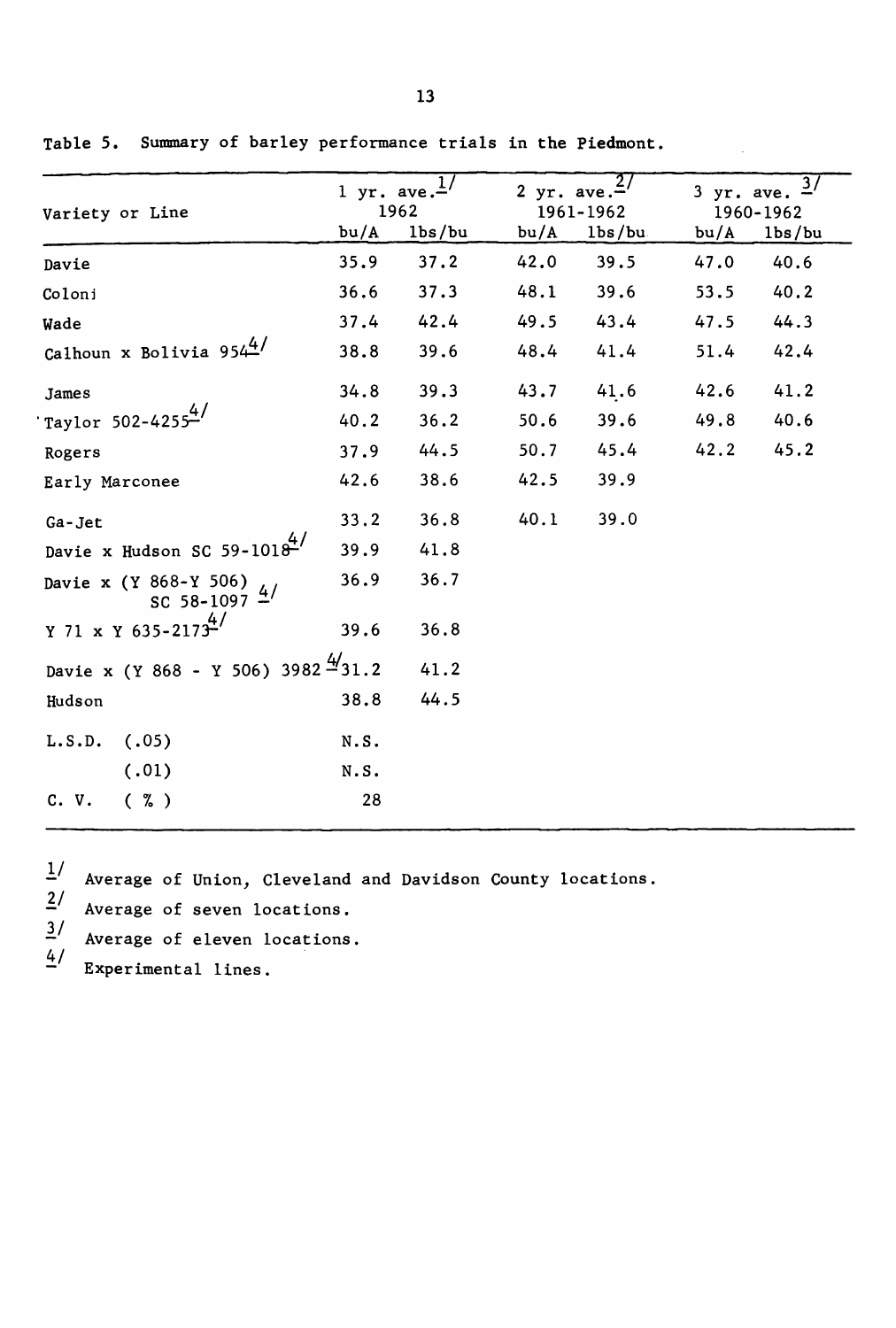| Variety or Line                                   | 1 Yr. ave. $\frac{1}{ }$<br>1962 |        | 2 Yr. ave. $2^{1/2}$ | 1961-1962           | 3 Yr. ave. $\frac{3}{2}$<br>1960-1962 |                                 |  |
|---------------------------------------------------|----------------------------------|--------|----------------------|---------------------|---------------------------------------|---------------------------------|--|
|                                                   | bu/A                             | 1bs/bu | bu/A                 | 1 <sub>bs</sub> /bu | bu/A                                  | 1 <sub>bs</sub> / <sub>bu</sub> |  |
| Davie                                             | 28.7                             | 38.7   | 43.8                 | 39.6                | 36.2                                  | 39.2                            |  |
| Colonial 2                                        | 34.9                             | 38.8   | 49.4                 | 39.0                | 42.2                                  | 38.8                            |  |
| Wade                                              | 34.6                             | 44.4   | 49.2                 | 43.4                | 43.1                                  | 42.2                            |  |
| Calhoun x Bolivia $954^{4/7}$                     | 33.8                             | 40.5   | 44.8                 | 40.9                | 39.4                                  | 41.5                            |  |
| James                                             | 18.8                             | 39.8   | 33.2                 | 40.6                | 25.5                                  | 40.6                            |  |
| Taylor's 502-4255 <sup>4/</sup>                   | 31.2                             | 39.1   | 47.5                 | 40.3                | 39.1                                  | 39.6                            |  |
| Rogers                                            | 37.8                             | 45.8   | 46.6                 | 43.9                | 35.6                                  | 43.6                            |  |
| Early Marconee                                    | 26.9                             | 40.6   | 38.6                 | 40.4                |                                       |                                 |  |
| Ga-Jet                                            | 34.6                             | 36.8   | 42.7                 | 37.3                |                                       |                                 |  |
| Davie x Hudson SC 59-10184/                       | 33.9                             | 43.8   |                      |                     |                                       |                                 |  |
| Davie x (Y 868-Y 506)<br>SC 58-1097 $\frac{4}{ }$ | 27.4                             | 36.3   |                      |                     |                                       |                                 |  |
| Y 71 x Y 635-2173 <sup>4/</sup>                   | 34.2                             | 39.1   |                      |                     |                                       |                                 |  |
| Davie x (Y 868-Y 506) 3982 <sup>4/</sup>          | 29.9                             | 41.5   |                      |                     |                                       |                                 |  |
| Hudson                                            | 28.4                             | 45.8   |                      |                     |                                       |                                 |  |
| $L.S.D.$ (.05)                                    | 6.3                              |        |                      |                     |                                       |                                 |  |
| (.01)                                             | 8.4                              |        |                      |                     |                                       |                                 |  |
| C. V. (2)                                         | 25                               |        |                      |                     |                                       |                                 |  |

Table 6. Summary of barley performance trials in the Coastal Plain.

 $\frac{1}{4}$  Average of Wayne, Nash and Columbus county locations.

 $\frac{2}{\pi}$  Average of six locations.

*1/* Average of nine locations.

 $4/$  Experimental lines.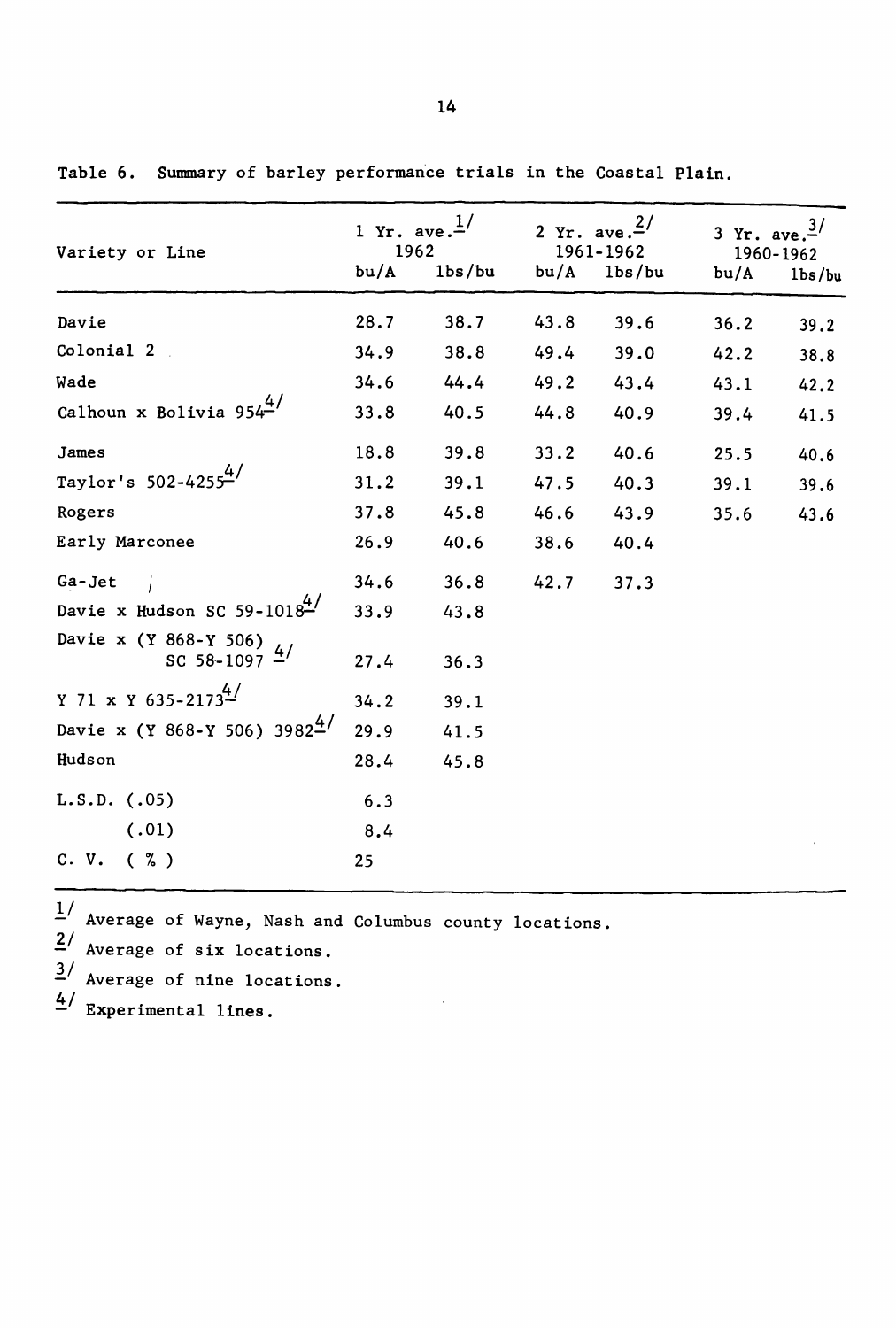| Variety or Line                     | 1 Yr. ave. $\frac{1}{ }$<br>1962<br>bu/A | 1 <sub>bs</sub> /bu | bu/A | 2 Yr. ave. $2^{1/2}$<br>1961-1962<br>lbs/bu | 3 Yr. ave. $\frac{3}{ }$<br>1960-1962<br>bu/A |
|-------------------------------------|------------------------------------------|---------------------|------|---------------------------------------------|-----------------------------------------------|
| Moregrain BRS                       | 48.9                                     | 32.4                | 62.7 | 34.0                                        | 57.1                                          |
| Arlington                           | 33.2                                     | 30.3                | 44.8 | 31.8                                        | 42.2                                          |
| Vict. 48-93                         | 38.6                                     | 30.8                | 48.4 | 32.0                                        | 41.2                                          |
| Roanoke                             | 54.4                                     | 31.8                | 61.7 | 34.0                                        | 56.8                                          |
| Carolee                             | 44.3                                     | 30.2                | 57.0 | 31.9                                        | 55.2                                          |
| Fulwood                             | 30.8                                     | 29.9                | 41.5 | 31.0                                        | 40.5                                          |
| Earlygrain                          | 43.1                                     | 29.9                | 51.4 | 30.5                                        | 44.4                                          |
| Coker 60-123 $(58-6)^{4/2}$         | 49.6                                     | 29.7                | 62.6 | 32.2                                        |                                               |
| Coker 60-159 $(58-7)^{\frac{4}{5}}$ | 42.7                                     | 31.3                | 58.0 | 33.2                                        |                                               |
| Sumter                              | 49.7                                     | 29.9                | 62.6 | 31.8                                        |                                               |
| SC 58-3324/                         | 48.6                                     | 28.8                | 59.9 | 31.0                                        |                                               |
| SC 59-10081-82 $^{4/}$              | 37.3                                     | 30.0                | 55.6 | 32.2                                        |                                               |
| SC 59-12702 $^{4/}$                 | 38.3                                     | 31.2                | 49.0 | 32.6                                        |                                               |
| Coker 61-39 $(56-18)^{\frac{4}{1}}$ | 38.2                                     | 31.8                |      |                                             |                                               |
| Fairfax                             | 46.2                                     | 32.3                |      |                                             |                                               |
| SC 59-12704 <sup>4/</sup>           | 39.4                                     | 31.5                |      |                                             |                                               |
| $L.S.D.$ (.05)                      | 9.2                                      |                     |      |                                             |                                               |
| (.01)                               | 12.2                                     |                     |      |                                             |                                               |
| C. V.<br>$(\% )$                    | 27                                       |                     |      |                                             |                                               |

Table 7. Summary of oat performance trials in the Piedmont.

 $\frac{1}{4}$  Average of Davidson, Cleveland, and Union County locations.

Average of seven locations.  $\frac{2}{ }$ 

Average of eleven locations.  $\frac{3}{2}$ 

Experimental lines.  $4/$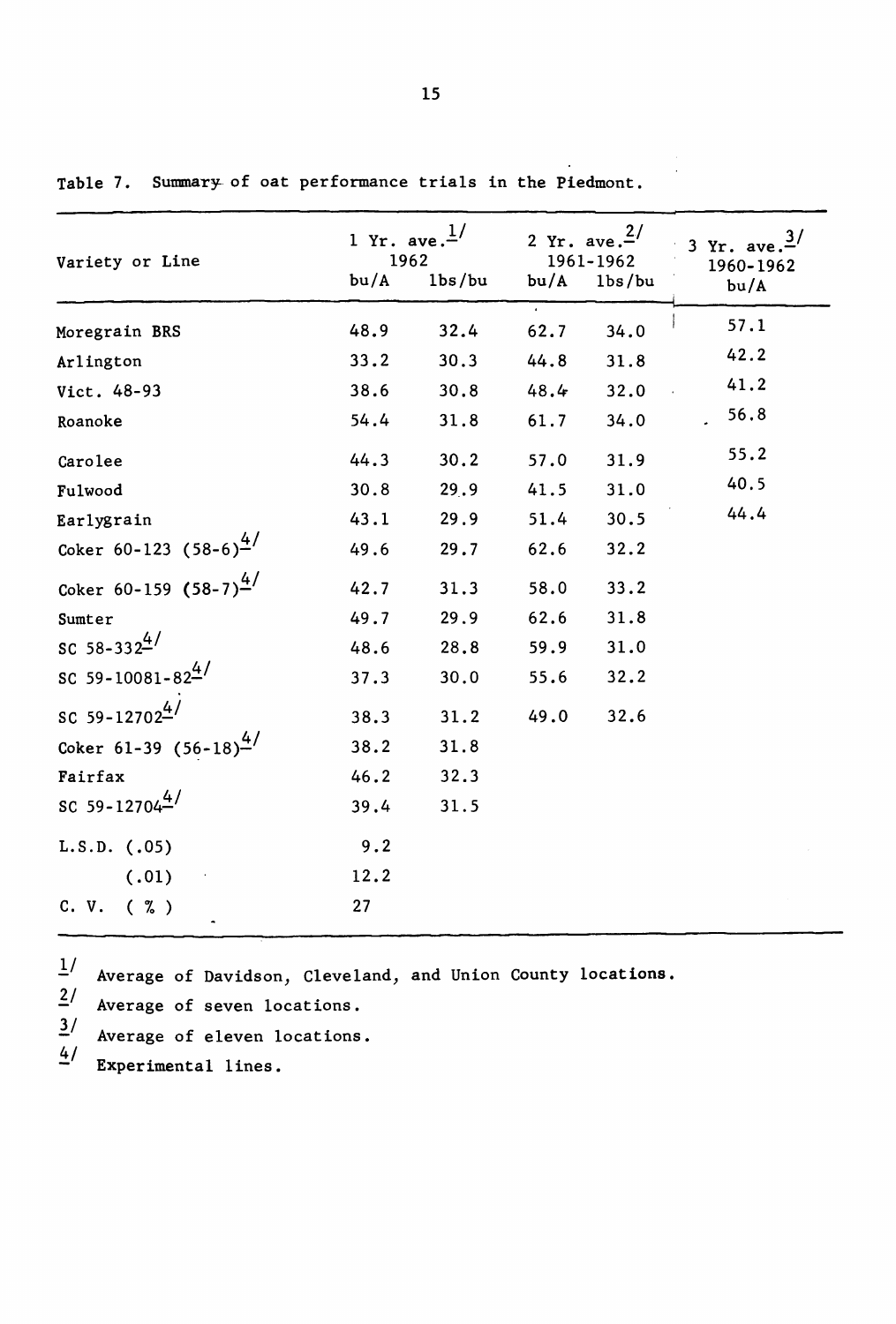| Variety or Line                    | 1 Yr. ave. $^{1/2}$<br>1962<br>bu/A | 1 <sub>bs</sub> /bu | bu/A | 2 Yr. ave. $\frac{2}{ }$<br>1961-1962<br>1 <sub>bs</sub> /bu | 3 Yr. ave. $\frac{3}{ }$<br>1960-1962<br>bu/A |
|------------------------------------|-------------------------------------|---------------------|------|--------------------------------------------------------------|-----------------------------------------------|
| Moregrain BRS                      | 54.8                                | 36.0                | 69.5 | 30.5                                                         | 67.6                                          |
| Arlington                          | 44.7                                | 33.3                | 52.2 | 32.1                                                         | 57.4                                          |
| Vict. 48-93                        | 43.2                                | 33.5                | 51.1 | 32.1                                                         | 52.1                                          |
| Roanoke                            | 61.8                                | 34.0                | 70.0 | 33.8                                                         | 68.4                                          |
| Carolee                            | 69.4                                | 33.5                | 75.8 | 32.9                                                         | 76.8                                          |
| Fulwood                            | 25.4                                | 31.6                | 42.8 | 31.8                                                         | 50.4                                          |
| Earlygrain                         | 50.1                                | 32.0                | 59.2 | 31.4                                                         | 64.3                                          |
| Suregrain                          | 60.9                                | 35.2                | 75.6 | 38.7                                                         | 74.0                                          |
| Coker 60-123(58-6) <sup>4/</sup>   | 62.4                                | 33.9                | 73.6 | 34.2                                                         |                                               |
| Sumter                             | 80.6                                | 33.4                | 88.4 | 33.8                                                         |                                               |
| Coker 60-159 $(58-7)^{4/7}$        | 58.6                                | 36.5                |      |                                                              |                                               |
| Coker $61-39(56-18)^{\frac{4}{5}}$ | 60.0                                | 35.5                |      |                                                              |                                               |
| Fairfax                            | 65.6                                | 33.8                |      |                                                              |                                               |
| SC 58-332 <sup>4/</sup>            | 67.3                                | 33.2                |      |                                                              |                                               |
| SC 59-10081-82 <sup>4/</sup>       | 52.4                                | 34.1                |      |                                                              |                                               |
| SC 59-12702 <sup>4/</sup>          | 52.4                                | 32.1                |      |                                                              |                                               |
| SC 59-12704 $^{4/}$                | 43.0                                | 33.9                |      |                                                              |                                               |
| $L.S.D.$ $(.05)$                   | 12.6                                |                     |      |                                                              |                                               |
| (.01)                              | 16.7                                |                     |      |                                                              |                                               |
| C. V.<br>$(\% )$                   | 28                                  |                     |      |                                                              |                                               |

Table 8. Summary of oat performance trials in the Coastal Plain.

Average of Nash, Wayne and Columbus County locations.

Average of six locations. 1:.1

- Average of nine locations.  $\overline{3}$ /
- Experimental lines.  $4/$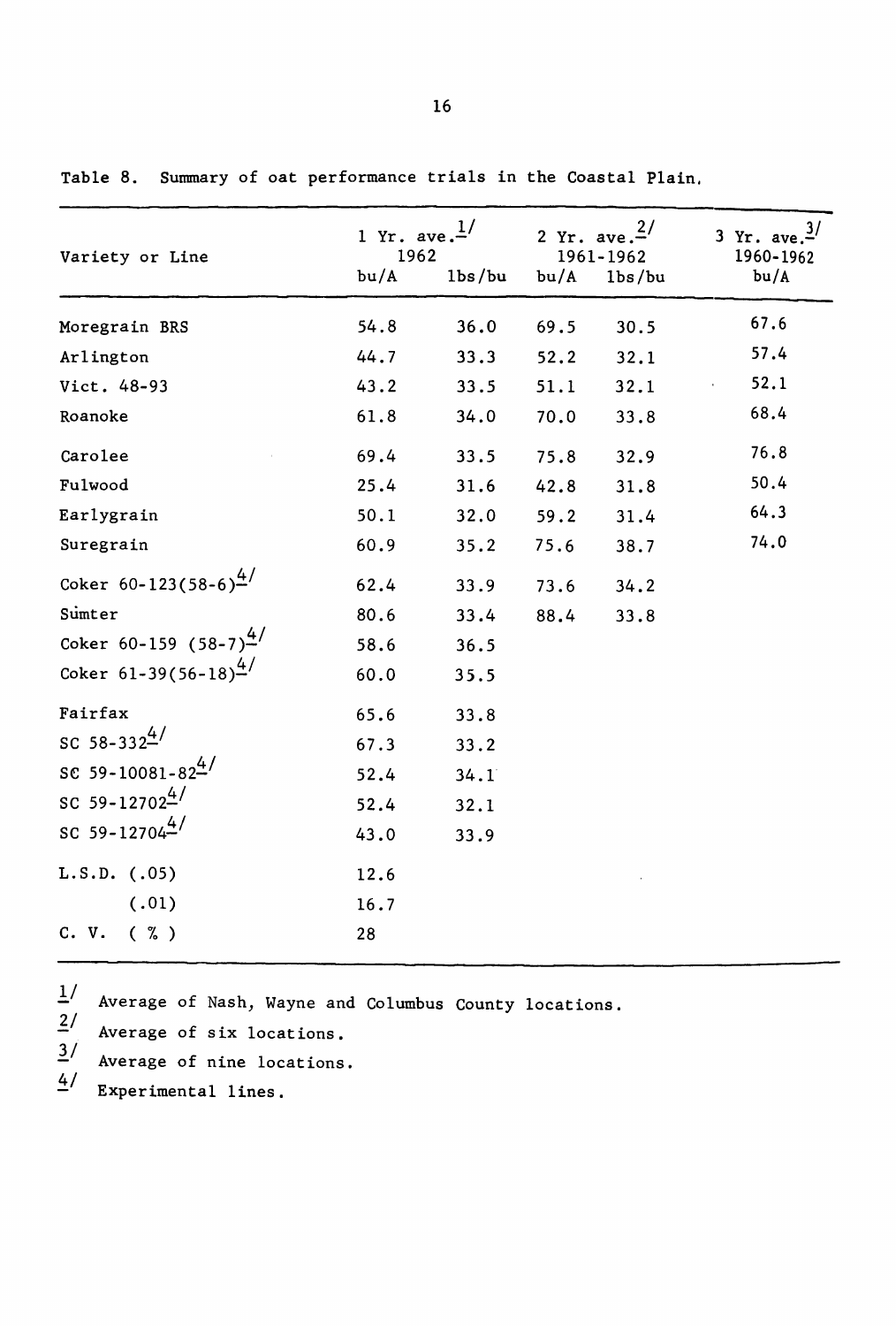|                              | 1 Yr. ave. $\frac{1}{ }$ |                     | 2 Yr. ave. $\frac{2}{ }$ |                     | 3 Yr. ave. $\frac{3}{ }$ |        |  |
|------------------------------|--------------------------|---------------------|--------------------------|---------------------|--------------------------|--------|--|
| Variety or Line              | 1962<br>bu/A             | 1 <sub>bs</sub> /bu | 1961-1962<br>bu/A        | 1 <sub>bs</sub> /bu | 1960-1962<br>bu/A        | 1bs/bu |  |
|                              |                          |                     |                          |                     |                          |        |  |
| Coker 47-27                  | 34.2                     | 57.5                | 40.0                     | 57.8                | 38.4                     | 57.8   |  |
| Atlas 66                     | 31.2                     | 54.6                | 37.9                     | 55.6                | 37.0                     | 55.6   |  |
| Coker $59-11^{4/7}$          | 32.8                     | 56.3                | 38.2                     | 57.0                | 36.6                     | 56.6   |  |
| Wakeland                     | 35.4                     | 56.0                | 40.6                     | 56.6                | 40.1                     | 56.8   |  |
| Anderson                     | 25.0                     | 54.1                | 35.1                     | 56.0                | 36.8                     | 57.0   |  |
| Taylor 49                    | 31.8                     | 55.4                | 39.8                     | 56.0                | 39.7                     | 56.2   |  |
| Dua1                         | 33.8                     | 55.0                | 39.0                     | 55.6                | 38.2                     | 55.9   |  |
| Knox                         | 35.8                     | 57.6                | 39.4                     | 57.7                | 37.5                     | 57.8   |  |
| Seneca                       | 28.9                     | 56.6                | 36.6                     | 57.0                | 36.6                     | 57.3   |  |
| Thorne                       | 32.6                     | 55.6                | 38.1                     | 55.8                | 37.6                     | 55.8   |  |
| Coker $57 - 6^{\frac{4}{5}}$ | 36.0                     | 57.7                | 41.7                     | 58.0                |                          |        |  |
| LaPorte                      | 31.9                     | 56.6                | 37.4                     | 56.8                |                          |        |  |
| Monon                        | 31.1                     | 55.9                | 38.6                     | 56.0                |                          |        |  |
| Redcoat                      | 33.8                     | 56.0                | 37.2                     | 56.1                |                          |        |  |
| Ga. 1123                     | 38.8                     | 55.2                | 45.9                     | 55.8                |                          |        |  |
| Ace                          | 35.5                     | 54.4                |                          |                     |                          |        |  |
| Bledsoe                      | 34.4                     | 58.0                |                          |                     |                          |        |  |
| Reed                         | 36.2                     | 57.0                |                          |                     |                          |        |  |
| Knox 62                      | 31.2                     | 57.7                |                          |                     |                          |        |  |
| Genesee (N.C.)               | 30.4                     | 54.3                |                          |                     |                          |        |  |
| Genesee (Mich.)              | 33.6                     | 53.9                |                          |                     |                          |        |  |
| $L.S.D.$ $(.05)$             | 4.5                      |                     |                          |                     |                          |        |  |
| (.01)                        | 5.9                      |                     |                          |                     |                          |        |  |
| C. V.<br>$(\% )$             | 17                       |                     |                          |                     |                          |        |  |

Table 9. Summary of wheat performance trials in the Piedmont.

 $1/$  Average of Union, Cleveland and Davison County locations.

Average of seven locations.  $2/$ 

Average of eleven locations.  $\frac{3}{2}$ 

Experimental lines.  $\overline{4}$  /